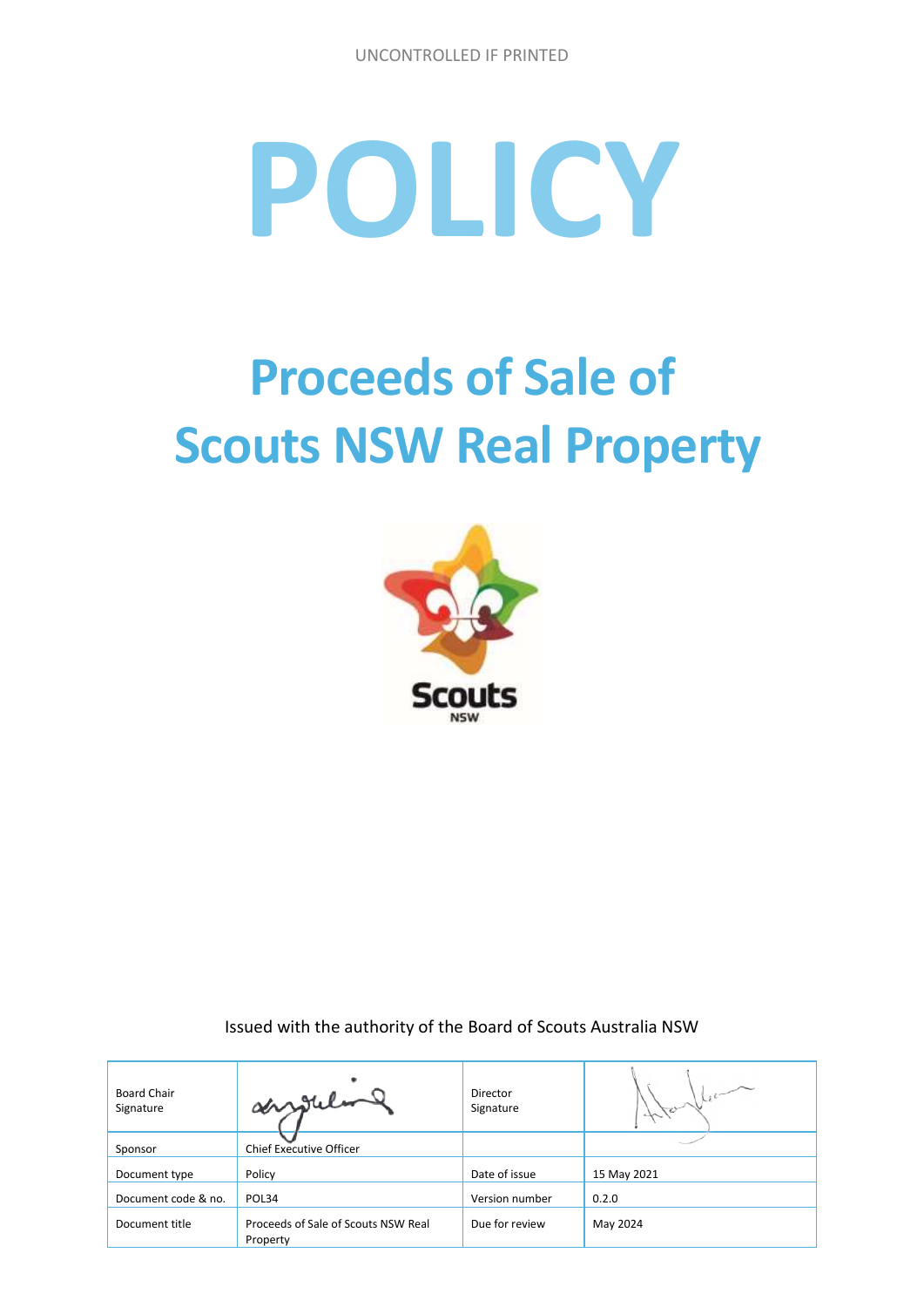# **Proceeds of Sale of Scouts NSW Real Property**

## 1 Background

In accordance with the Scouts NSW Constitution, The Scout Association of Australia New South Wales Branch ("Scouts NSW") is the relevant legal entity in relation to real property and the sale of properties may only be undertaken with approval of the Board of Scouts NSW ("Board").

As a registered charity, Scouts NSW has a responsibility to ensure any funds received through the disposal of real property are utilised in accordance with its not for profit and charitable purpose. This responsibility rests with the Board, members of which are listed as Responsible Persons with the Australian Charities and Not-for-profits Commission and cannot be delegated. It is therefore paramount to ensure decisions regarding the utilisation of funds received through the disposal of real property are consistent with Scouts NSW charitable purpose and are made by the Responsible Persons (the Board).

As the property portfolio of Scouts NSW is a key enabler to the delivery of the Scout program and the level of associated assets and liabilities is very significant, relevant policies and processes are required to ensure property transactions are in the best interests of Scouts in NSW as a whole.

This policy should be read in conjunction with the policy Sale and Long Term Lease of Scouts NSW Property.

#### 2 Purpose

The purpose of this policy is to outline the arrangements for distributing the proceeds from the sale of Scouts NSW real properties.

#### 3 Scope

All Scouts NSW freehold properties are subject to this policy.

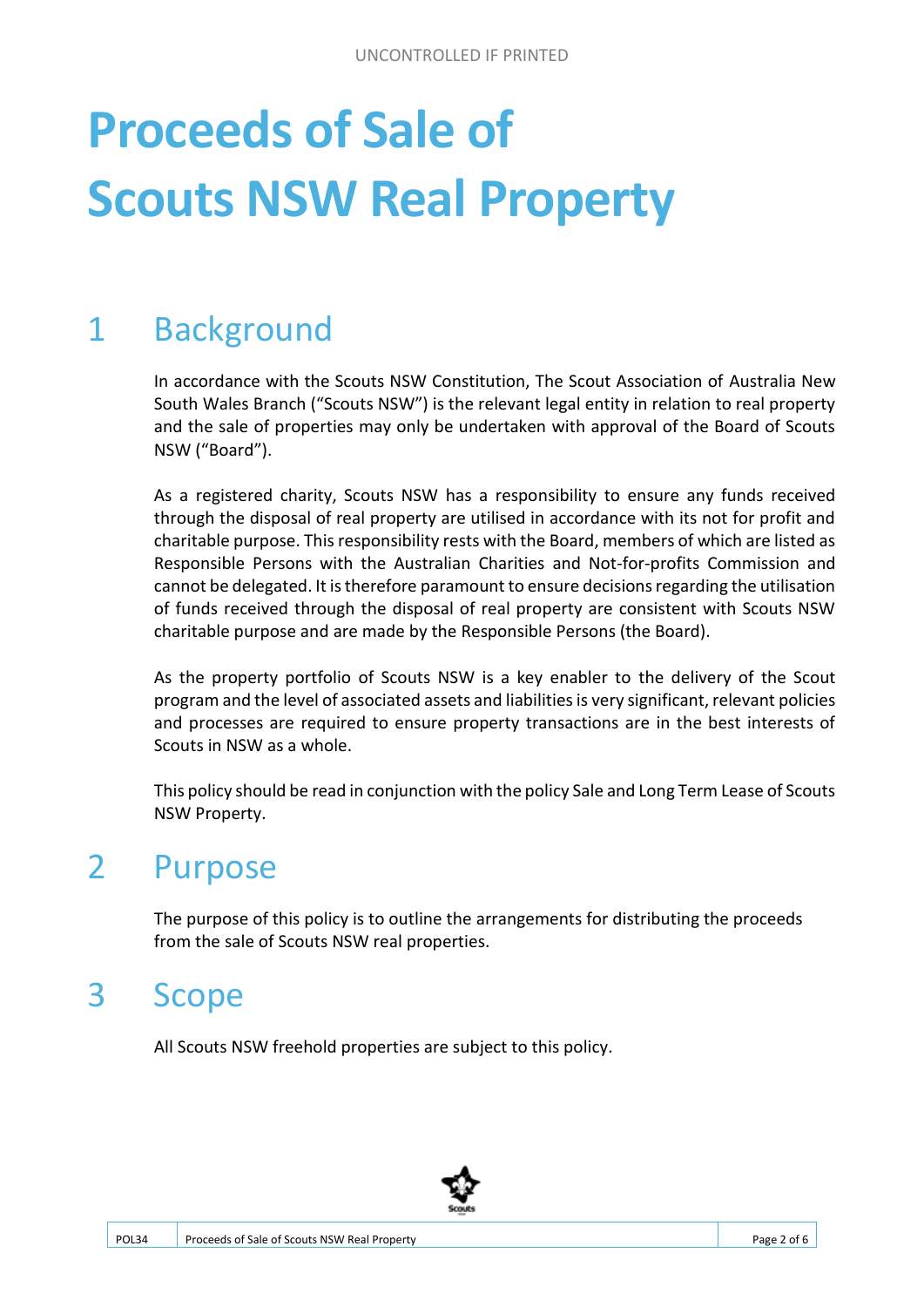#### 4 Considerations

Many properties have been in the possession of Scouts NSW and have supported Scouting and community activities over a long period of time.

It is recognised that the proceeds of the sale of property is one of the largest opportunities for Regions to reinvest and that Regions should benefit from the sale of properties within their region.

Property is the largest asset of Scouts NSW and is a key enabler to ensure Scouts NSW remains solvent.

It is also recognised that the value of properties can vary significantly between Regions.

Other sources of funding should still be pursued such as Government or Corporate Grants, donations and bequests.

#### 5 Policy Objectives

The objectives of this policy are to:

- a. Ensure Scouts NSW remains solvent and has enough liquidity to meet its liabilities;
- b. Ensure proceeds of sale of property is used to grow membership or retain membership in accordance with the *Scouts NSW Strategic Plan 2019-2022 and Scouts NSW Property Strategy 2019-2029<sup>1</sup>* ;
- c. As a secondary priority to growing and retaining membership, provide an ongoing commercial return to Scouts in accordance with the Scouts NSW Property Strategy 2019-2029;
- d. Ensure the proceeds from the sale of real property are utilised to achieve Scouts NSW charitable purpose.

<sup>1</sup> *The Scouts NSW Property Strategy, approved by the Board in April 2019, links to the Scouts NSW 2019-2022 Strategic Plan in its ultimate objective to Increase Membership (youth & adults) and Become Financially Stable through improving Member Experience, People & Culture and Sustainability & Operations. The Property Strategy aims to support the Strategic Plan through Improving property standard, Improving property management practices, Balancing property network to meet population and membership needs, Improving financial sustainability, Improving relationships/partnerships with key stakeholders.*



.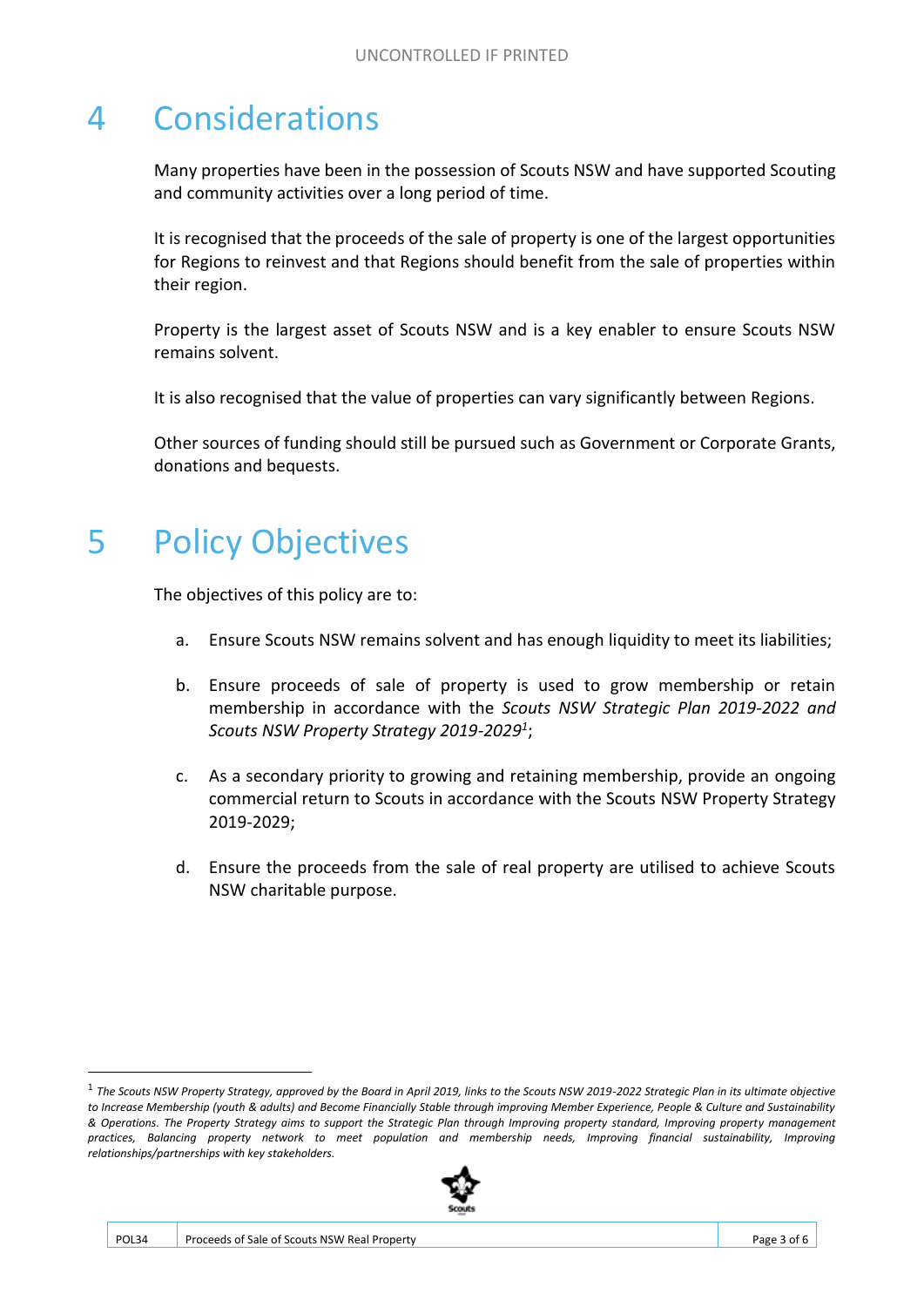## 6 Criteria for distributing Proceeds of Sale of Real Property

The Board reserves the right to determine proceeds of sale outside of this policy to ensure the solvency and liquidity of Scouts NSW.

Once a property is sold, proceeds of sale are to be held by State Office until they are approved to be released by the Board.

A Board paper should be prepared by the State Office as soon as possible after the sale outlining how the funds will be distributed in accordance with the guidance below. The Region Commissioner, where the property was located, is to be advised of the distribution prior to being submitted to the Board for decision.

If the Board has determined that it has the ability to distribute proceeds of sale, following is the net distribution of the proceeds of sale of Scouts NSW real property once expenses relating to the sale are met (such as marketing, preparing the site for sale, legal & agency costs):

- a. Up to \$15,000 of the proceeds are returned to the Region, where the property was located, for the Region to use as they see fit for the benefit of Scouting (for the avoidance of doubt, a business case is not required but noting existing Limits of Authority). If the proceeds of the sale, after expenses have been met, is less than \$15,000, then the Region will receive the full proceeds of sale.
- b. Up to \$35,000 to be held in the Scout Development Fund to provide an opportunity for all Regions (regardless of where the property was located) to apply to the Board with a business case to access these proceeds. If the application is less than \$5,000, a business case is not required (just a written request with description).
- c. The remaining funds to be used for the operations of Scouts NSW.

The Board reserves the right to withhold distribution of funds if the region has not met its other financial obligations, such as outstanding debt.

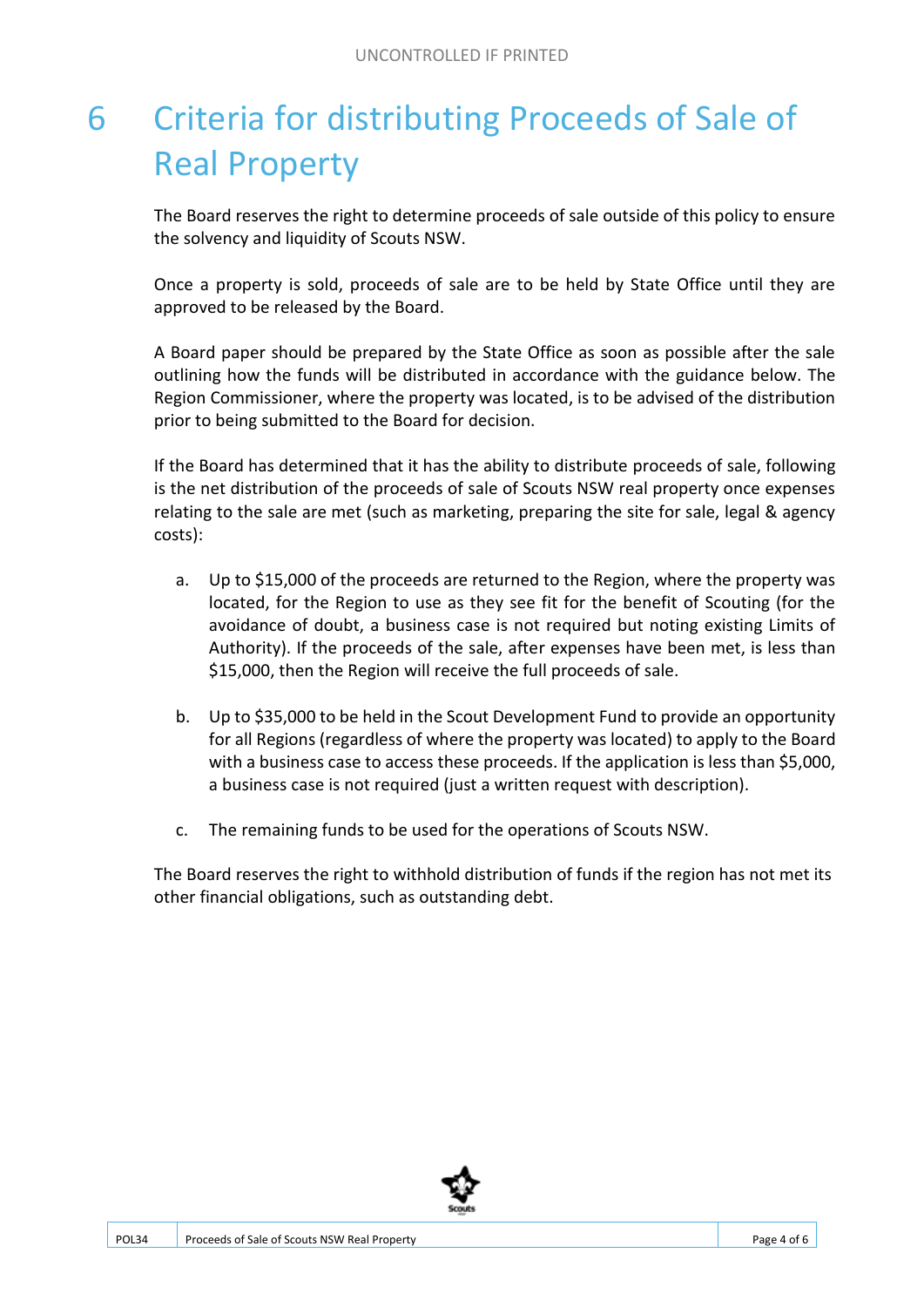### 7 Business Case Guidance and Process

When submitting a business case to be determined by the Board, following are the key objectives to be met:

- a. Ensure proceeds of sale of property is used to grow membership or retain membership in accordance with the *Scouts NSW Strategic Plan 2019-2022* and *Scouts NSW Property Strategy 2019-2029*;
- b. As a secondary priority to growing and retaining membership, provide an ongoing commercial return to Scouts in accordance with the *Scouts NSW Property Strategy 2019-2029.*

#### 7.1 Process to submit a Business Case for approval

The business case must be submitted through the Region Commissioner.

- 1. Submit to the Scouts NSW Asset Committee for endorsement
- 2. Submit to the Scouts NSW State Finance Committee for endorsement, after endorsement from the Scouts NSW Asset Committee
- 3. Submit to the Scouts NSW Board for approval, after endorsement from the Scouts NSW Asset Committee and Scouts NSW State Finance Committee.

If the business case includes acquisition of a new property, the Capital Investment in New Real Property policy must be followed.

#### 7.1.1 Applications under \$5,000

For applications under \$5,000, a written application must be submitted by the Region Commissioner to the Scouts NSW State Finance Committee for approval.

#### 7.2 Business Case Guidance

Following is some guidance on the preparation of a business case and covers some key elements to address.